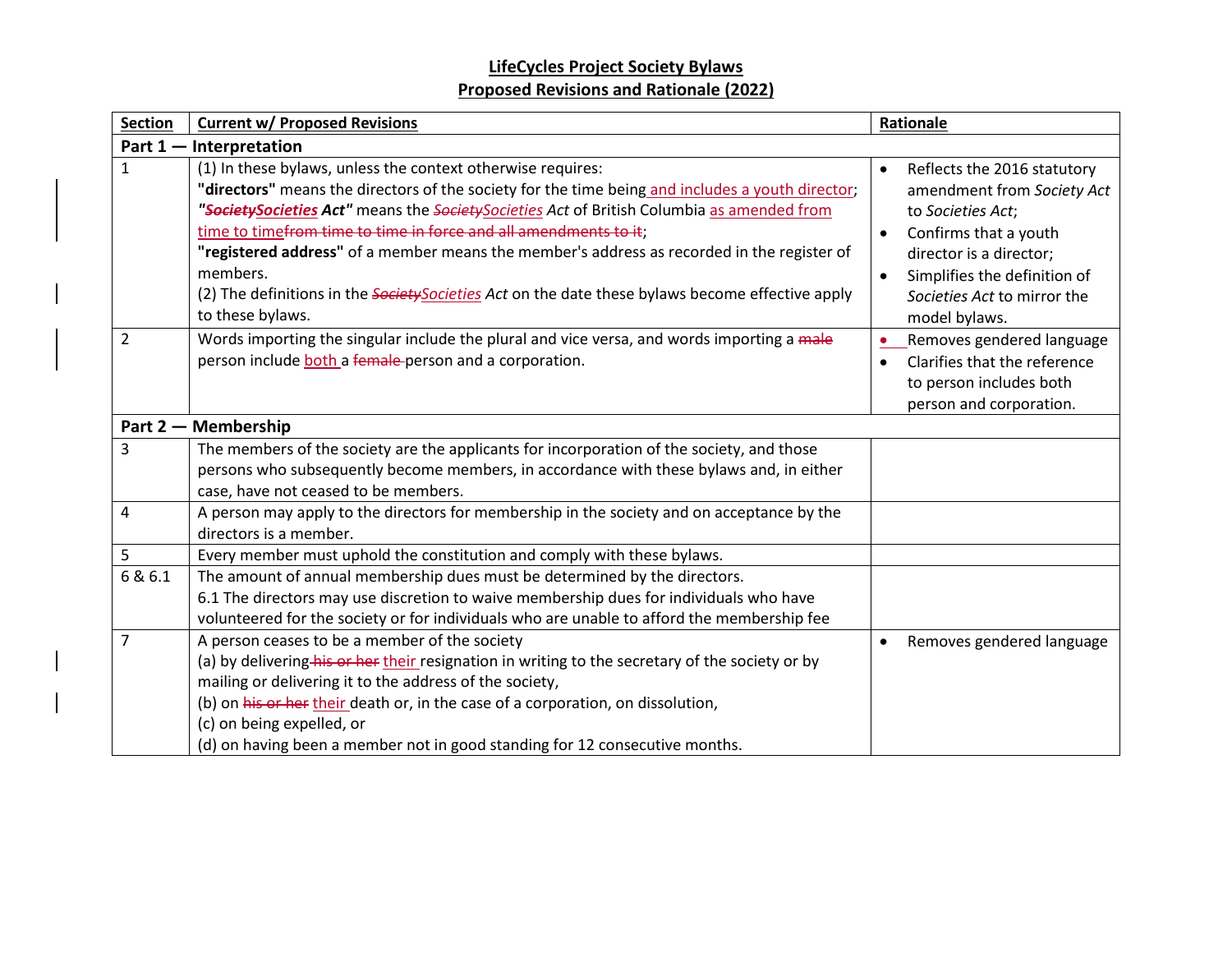| 8  | (1) A member may be expelled by a special resolution of the members passed at a general            |                             |
|----|----------------------------------------------------------------------------------------------------|-----------------------------|
|    | meeting.                                                                                           |                             |
|    | (2) The notice of special resolution for expulsion must be accompanied by a brief statement of     |                             |
|    | the reasons for the proposed expulsion.                                                            |                             |
|    | (3) The person who is the subject of the proposed resolution for expulsion must be given an        |                             |
|    | opportunity to be heard at the general meeting before the special resolution is put to a vote.     |                             |
| 9  | All members are in good standing except a member who has failed to pay his or her their            | Removes gendered language   |
|    | current annual membership fee, or any other subscription or debt due and owing by the              |                             |
|    | member to the society, and the member is not in good standing so long as the debt remains          |                             |
|    | unpaid.                                                                                            |                             |
|    | Part 3 – Meetings of Members                                                                       |                             |
| 10 | General meetings of the society must be held at the time and place, in accordance with the         | Reflects the 2016 statutory |
|    | Society Societies Act, that the directors decide.                                                  | amendment from Society Act  |
|    |                                                                                                    | to Societies Act            |
| 11 | Every general meeting, other than an annual general meeting, is an extraordinary general           |                             |
|    | meeting.                                                                                           |                             |
| 12 | The directors may, when they think fit, convene an extraordinary general meeting.                  |                             |
| 13 | (1) Notice of a general meeting must specify the place, day and hour of the meeting, and, in       |                             |
|    | case of special business, the general nature of that business.                                     |                             |
|    | (2) The accidental omission to give notice of a meeting to, or the non-receipt of a notice by, any |                             |
|    | of the members entitled to receive notice does not invalidate proceedings at that meeting.         |                             |
| 14 | The first annual general meeting of the society must be held not more than 15 months after         |                             |
|    | the date of incorporation and after that an annual general meeting must be held at least once      |                             |
|    | in every calendar year and not more than 15 months after the holding of the last preceding         |                             |
|    | annual general meeting.                                                                            |                             |
|    | Part 4 – Proceedings at General Meetings                                                           |                             |
| 15 | Special business is                                                                                |                             |
|    | (a) all business at an extraordinary general meeting except the adoption of rules of order, and    |                             |
|    | (b) all business conducted at an annual general meeting, except the following:                     |                             |
|    | (i) the adoption of rules of order;                                                                |                             |
|    | (ii) the consideration of the financial statements;                                                |                             |
|    | (iii) the report of the directors;                                                                 |                             |
|    | (iv) the report of the auditor, if any;                                                            |                             |
|    | (v) the election of directors;                                                                     |                             |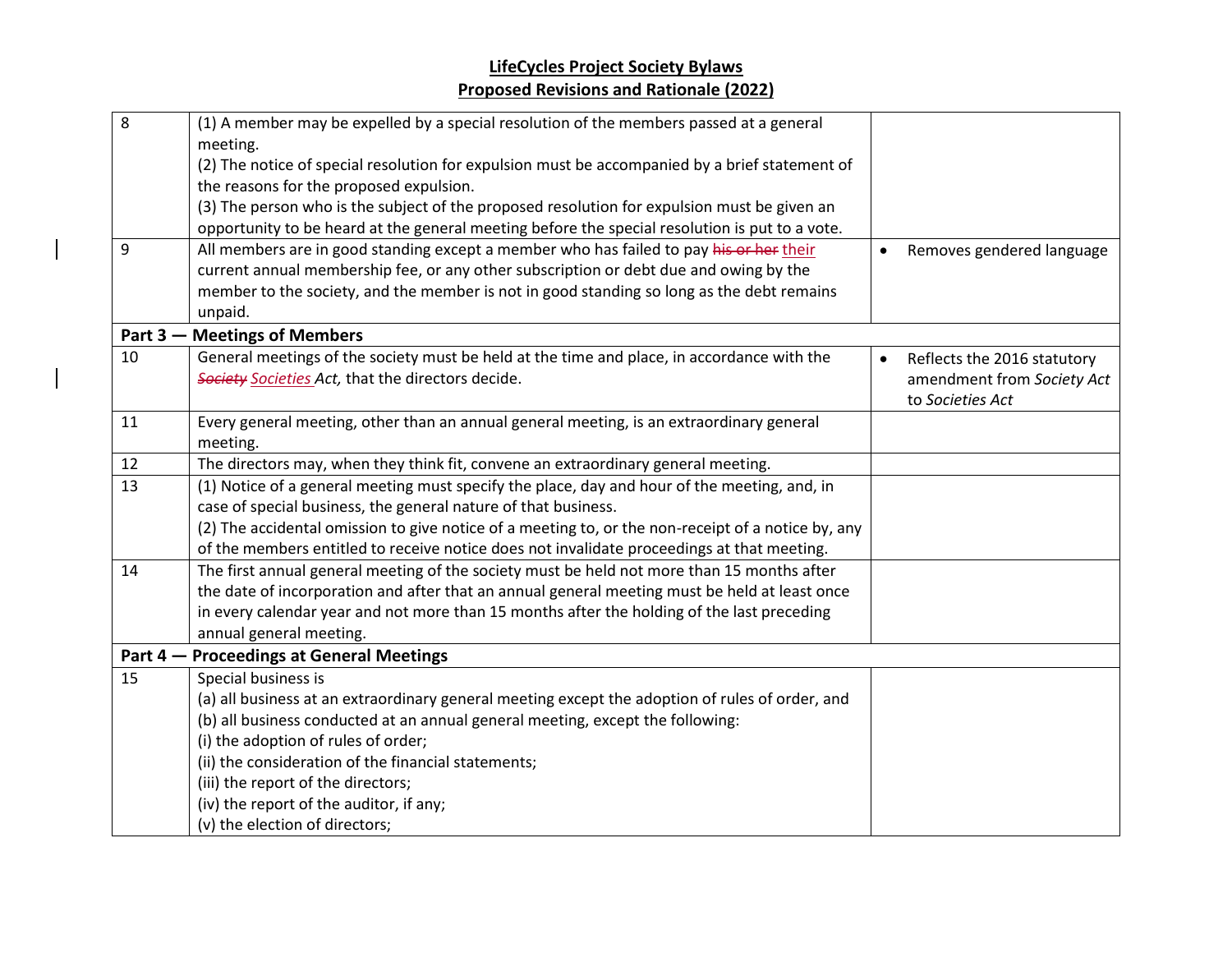|    | (vi) the appointment of the auditor, if required;                                                           |           |                              |
|----|-------------------------------------------------------------------------------------------------------------|-----------|------------------------------|
|    | (vii) the other business that, under these bylaws, ought to be conducted at an annual general               |           |                              |
|    | meeting, or business that is brought under consideration by the report of the directors issued              |           |                              |
|    | with the notice convening the meeting.                                                                      |           |                              |
| 16 | (1) Business, other than the election of a chair and the adjournment or termination of the                  |           |                              |
|    | meeting, must not be conducted at a general meeting at a time when a quorum is not present.                 |           |                              |
|    | (2) If at any time during a general meeting there ceases to be a quorum present, business then              |           |                              |
|    | in progress must be suspended until there is a quorum present or until the meeting is                       |           |                              |
|    | adjourned or terminated.                                                                                    |           |                              |
|    | (3) A quorum is 3 members present or a greater number that the members may determine at a                   |           |                              |
|    | general meeting.                                                                                            |           |                              |
| 17 | If within 30 minutes from the time appointed for a general meeting a quorum is not present,                 | $\bullet$ | Resolve run-on sentence      |
|    | the meeting, if convened on the requisition of members, must be terminated. <sub>J</sub> -but- In any other |           |                              |
|    | case, it must stand adjourned to the same day in the next week, at the same time and place,                 |           |                              |
|    | and if, at the adjourned meeting, a quorum is not present within 30 minutes from the time                   |           |                              |
|    | appointed for the meeting, the members present constitute a quorum.                                         |           |                              |
| 18 | Subject to bylaw 19, the chair of the board of directors of the society, or, in his or hertheir             | $\bullet$ | Removes gendered language    |
|    | absence, one of the other directors present, must preside as chair of a general meeting.                    |           |                              |
| 19 | If at a general meeting                                                                                     | $\bullet$ | Provides certainty regarding |
|    | (a) there is no chair/vice-chair of the board of directors or other director present within 15              |           | the vice-chair's leadership  |
|    | minutes after the time appointed for holding the meeting, or                                                |           | role.                        |
|    | (b) the chair/vice-chair of the board of directors and all the other directors present are                  |           |                              |
|    | unwilling to act as chair,                                                                                  |           |                              |
|    | the members present must choose one of their number to be the chair.                                        |           |                              |
| 20 | (1) A general meeting may be adjourned from time to time and from place to place, but                       |           |                              |
|    | business must not be conducted at an adjourned meeting other than the business left                         |           |                              |
|    | unfinished at the meeting from which the adjournment took place.                                            |           |                              |
|    | (2) When a meeting is adjourned for 10 days or more, notice of the adjourned meeting must be                |           |                              |
|    | given as in the case of the original meeting.                                                               |           |                              |
|    | (3) Except as provided in this bylaw, it is not necessary to give notice of an adjournment or of            |           |                              |
|    | the business to be conducted at an adjourned general meeting.                                               |           |                              |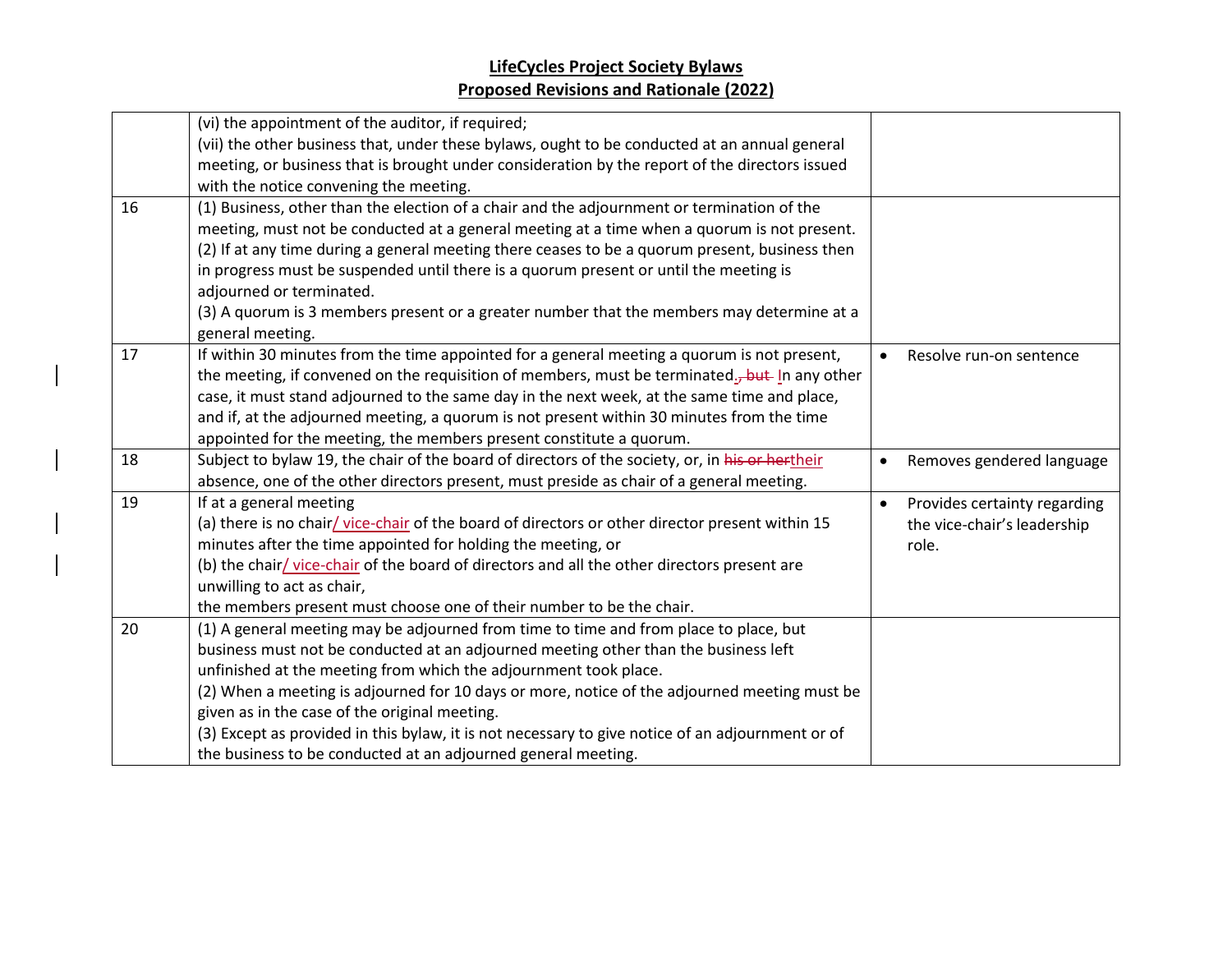| 21 | (1) A resolution proposed at a meeting need not be seconded, and the chair of a meeting may<br>move or propose a resolution. |           | Removes gendered language    |
|----|------------------------------------------------------------------------------------------------------------------------------|-----------|------------------------------|
|    | (2) In the case of a tie vote, the chair does not have a casting or second vote in addition to the                           |           |                              |
|    | vote to which he or shethey may be entitled as a member, and the proposed resolution does                                    |           |                              |
|    | not pass.                                                                                                                    |           |                              |
| 22 | (1) A member in good standing present at a meeting of members is entitled to one vote.                                       |           |                              |
|    | (2) Voting is by show of hands.                                                                                              |           |                              |
|    | (3) Voting by proxy is not permitted.                                                                                        |           |                              |
| 23 | A corporate member may vote by its authorized representative, who is entitled to speak and                                   |           |                              |
|    | vote, and in all other respects exercise the rights of a member, and that representative must be                             |           |                              |
|    | considered as a member for all purposes with respect to a meeting of the society.                                            |           |                              |
|    | Part 5 - Directors and Officers                                                                                              |           |                              |
| 24 | (1) The directors may exercise all the powers and do all the acts and things that the society may                            |           |                              |
|    | exercise and do, and that are not by these bylaws or by statute or otherwise lawfully directed                               |           |                              |
|    | or required to be exercised or done by the society in a general meeting, but subject,                                        |           |                              |
|    | nevertheless, to                                                                                                             |           |                              |
|    | (a) all laws affecting the society,                                                                                          |           |                              |
|    | (b) these bylaws, and                                                                                                        |           |                              |
|    | (c) rules, not being inconsistent with these bylaws, that are made from time to time by the                                  |           |                              |
|    | society in a general meeting.                                                                                                |           |                              |
|    | (2) A rule, made by the society in a general meeting, does not invalidate a prior act of the                                 |           |                              |
|    | directors that would have been valid if that rule had not been made.                                                         |           |                              |
| 25 | A contract that exceeds \$10,000 in value must be signed on behalf of the Society                                            | $\bullet$ | Consistent with the model    |
|    | (a) by the chair, together with one other director,                                                                          |           | bylaws provided for the      |
|    | (b) if the chair is unable to provide a signature, by the vice-chair together with one                                       |           | Societies Act, clarifies who |
|    | other director,                                                                                                              |           | has authority to sign        |
|    | (c) if the chair and vice-chair are both unable to provide signatures, by any 2 other                                        |           | contracts of a value that    |
|    | directors, or                                                                                                                |           | exceed \$10,000 (contracts   |
|    | (d) in any case, by one or more individuals authorized by the Board to sign the                                              |           | under \$10,000 delegated to  |
|    | record on behalf of the Society.                                                                                             |           | ED)                          |
| 26 | (1) The chair, secretary, treasurer and two or more directors at large are the directors of the                              | $\bullet$ | Removal of (1) reduces       |
|    | society.                                                                                                                     |           | duplication in this section; |
|    | (21) The number of directors must be at least 5 and no greater than 10 or as otherwise or a                                  |           | Creating a limit of 10       |
|    | greater number determined from time to time at a general meeting.                                                            |           | directors ensures a size     |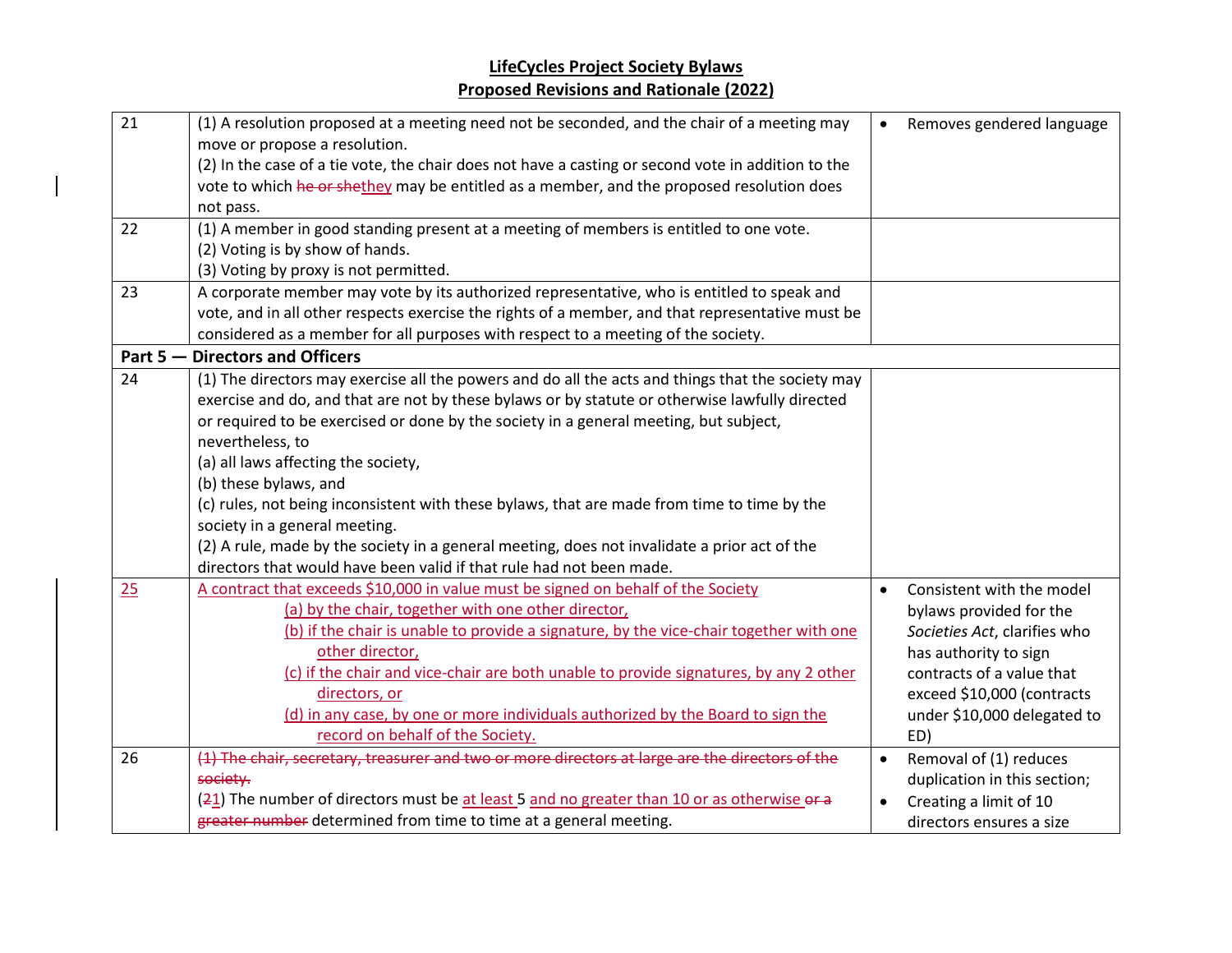|    | (32) The directors will elect the chair, vice-chair, treasurer and secretary among themselves at<br>the first general meeting following thewithin one month of each annual general meeting<br>(43) An individual who is 16 or 17 years of age is qualified to be a director, so long as the<br>majority of the directors are individuals who are at least 18 years of age.                                                                                                                                                                                                                                                                                                                                                                                                                                                                                                                                                                                                                                                                                                                                                                                                                                                                                                                                                     |           | enabling diverse<br>representation while<br>providing space for all<br>directors to participate;<br>Embedding a vice-chair role<br>in the bylaws ensures there<br>is succession and clarity in<br>the organization's executive;<br>Transitioning from one<br>month post-AGM to a more<br>general statement of the<br>next meeting provides some<br>flexibility in when the board<br>meets subsequent to the<br>AGM. |
|----|--------------------------------------------------------------------------------------------------------------------------------------------------------------------------------------------------------------------------------------------------------------------------------------------------------------------------------------------------------------------------------------------------------------------------------------------------------------------------------------------------------------------------------------------------------------------------------------------------------------------------------------------------------------------------------------------------------------------------------------------------------------------------------------------------------------------------------------------------------------------------------------------------------------------------------------------------------------------------------------------------------------------------------------------------------------------------------------------------------------------------------------------------------------------------------------------------------------------------------------------------------------------------------------------------------------------------------|-----------|---------------------------------------------------------------------------------------------------------------------------------------------------------------------------------------------------------------------------------------------------------------------------------------------------------------------------------------------------------------------------------------------------------------------|
| 27 | (1) The members shall elect the directors for overlapping three year terms, with special<br>provision for youth directors (aged 16-1725) who may be elected specifically to ensure the<br>perspective of youth is represented in board decision-making., whose term will be for 1-year.<br>The term for each youth director will be 1 year, which may be renewed, until the age of 18.<br>Between the ages of 18 and 25, each youth director may determine whether they will be<br>elected for a renewable term of 1 or 3 years.<br>(2) At each Annual General Meeting, every elected director who has been in office for two<br>consecutive terms or six consecutive years, whichever is greatest, shall retire from office. Each<br>retiring director shall retain office until the conclusion of adjournment of the meeting at which<br>the director's successor is elected.<br>(3) A retiring director is eligible for re-election, provided that a retiring director who has served<br>six or more consecutive years shall not be eligible for re-election or re-appointment until the<br>next Annual General Meeting after the Annual General Meeting at which such director retires.<br>(4) Separate elections must be held for each office to be filled.<br>(5) An election may be by acclamation or by show of hands. | $\bullet$ | Formalizes the age, term,<br>and duration of youth board<br>members as has been put<br>into practice in previous<br>board recruitment<br>LifeCycles Board Member<br>Call-out 2021.docx<br>(lifecyclesproject.ca)                                                                                                                                                                                                    |
| 28 | (1) The directors may at any time and from time to time appoint a member as a director to fill a<br>vacancy in the directors and this appointment is not included in the director's term of office as<br>prescribed in section 27.                                                                                                                                                                                                                                                                                                                                                                                                                                                                                                                                                                                                                                                                                                                                                                                                                                                                                                                                                                                                                                                                                             | $\bullet$ | Creates clarity that the<br>person's involvement on the<br>board does not shorten/                                                                                                                                                                                                                                                                                                                                  |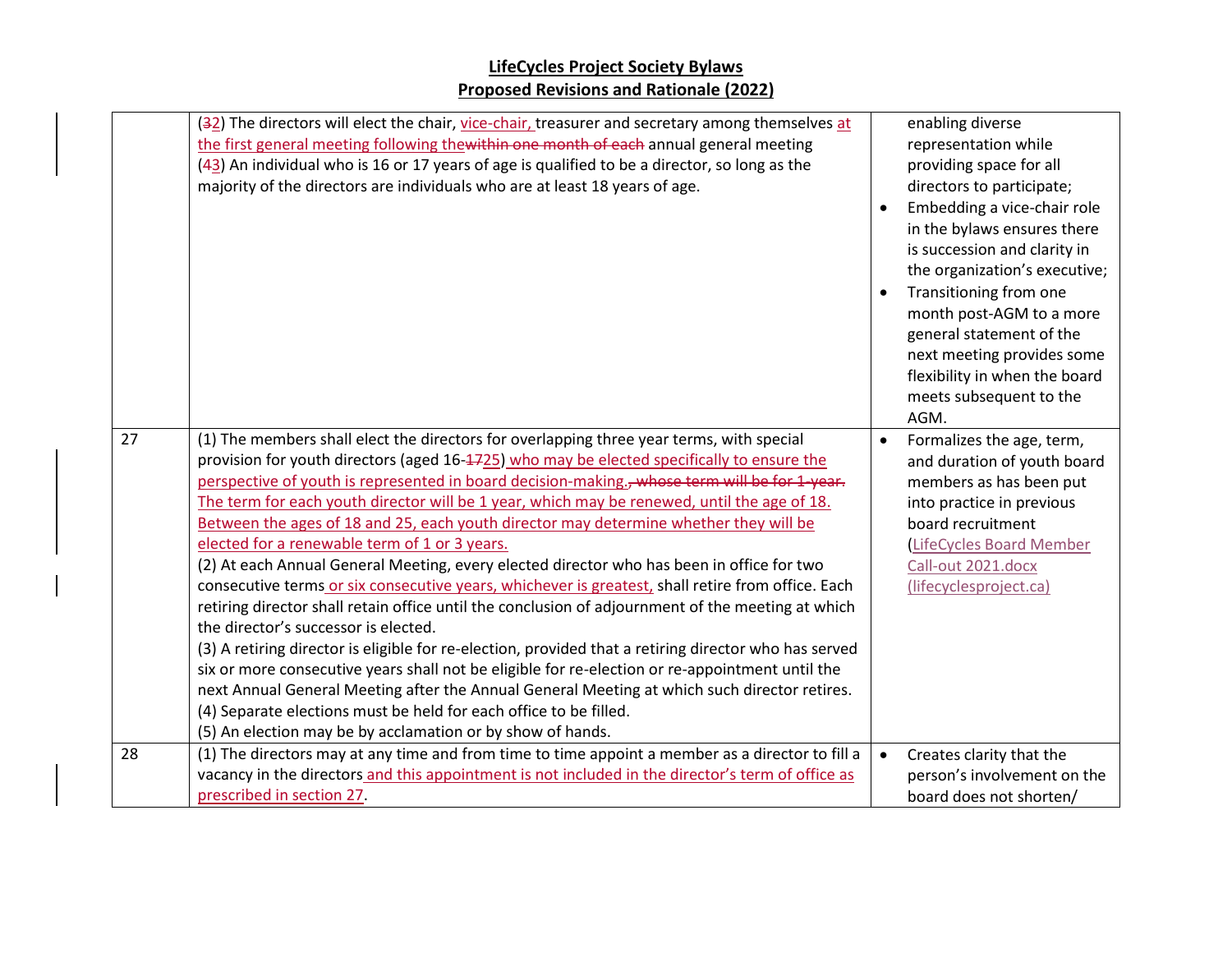|    | (2) A director so appointed holds office only until the conclusion of the next annual general           |           | curtail their ability to access |
|----|---------------------------------------------------------------------------------------------------------|-----------|---------------------------------|
|    | meeting of the society, but is eligible for re-election at the meeting.                                 |           | two three-year terms.           |
| 29 | (1) If a director resigns his or hertheir office or otherwise ceases to hold office, the remaining      | $\bullet$ | Removes gendered                |
|    | directors may appoint an individual to take the place of the former director.                           |           | language.                       |
|    | (2) An act or proceeding of the directors is not invalid merely because there are less than the         |           |                                 |
|    | prescribed number of directors in office.                                                               |           |                                 |
| 30 | The members may, by special resolution, remove a director, before the expiration of his or              |           | Removes gendered                |
|    | hertheir term of office, and may elect a successor to complete the term of office.                      |           | language.                       |
| 31 | A director must not be remunerated for being or acting as a director or in any other capacity           |           | Clarifies that reimbursement    |
|    | for the society while acting as a director, but a director mustmay be reimbursed for all                |           | of directors is at the          |
|    | expenses necessarily and reasonably incurred by the director while engaged in the affairs of            |           | discretion of the               |
|    | the society.                                                                                            |           | organization in discussion      |
|    |                                                                                                         |           | with the director.              |
|    | Part 6 - Proceedings of Directors                                                                       |           |                                 |
| 32 | (1) The directors may meet at the places they think fit to conduct business, adjourn and                |           | Where the board has an          |
|    | otherwise regulate their meetings and proceedings, as they see fit.                                     |           | even number of directors in     |
|    | (2) The directors may from time to time set the quorum necessary to conduct business, and               |           | particular, this amendment      |
|    | unless so set the quorum is a majority 50% or more of the directors then in office.                     |           | seeks to support the board      |
|    | (3) The chair is the facilitator of all meetings of the directors, but if at a meeting the chair is not |           | in proceeding with business     |
|    | present within 15 minutes after the time appointed for holding the meeting, the directors               |           | as long as 50% are present.     |
|    | present may choose one of their number to be the facilitator at that meeting.                           |           |                                 |
|    | (4) A director may at any time, and the secretary, on the request of a director, must, convene a        |           |                                 |
|    | meeting of the directors.                                                                               |           |                                 |
| 33 | (1) The directors may delegate any, but not all, of their powers to committees consisting of the        |           |                                 |
|    | director or directors as they think fit.                                                                |           |                                 |
|    | (2) A committee so formed in the exercise of the powers so delegated must conform to any                |           |                                 |
|    | rules imposed on it by the directors, and must report every act or thing done in exercise of            |           |                                 |
|    | those powers to the earliest meeting of the directors held after the act or thing has been done.        |           |                                 |
| 34 | A committee must elect a chair of its meetings, but if no chair is elected, or if at a meeting the      |           |                                 |
|    | chair is not present within 30 minutes after the time appointed for holding the meeting, the            |           |                                 |
|    | directors present who are members of the committee must choose one of their number to be                |           |                                 |
|    | the chair of the meeting.                                                                               |           |                                 |
| 35 | The members of a committee may meet and adjourn as they think proper.                                   |           |                                 |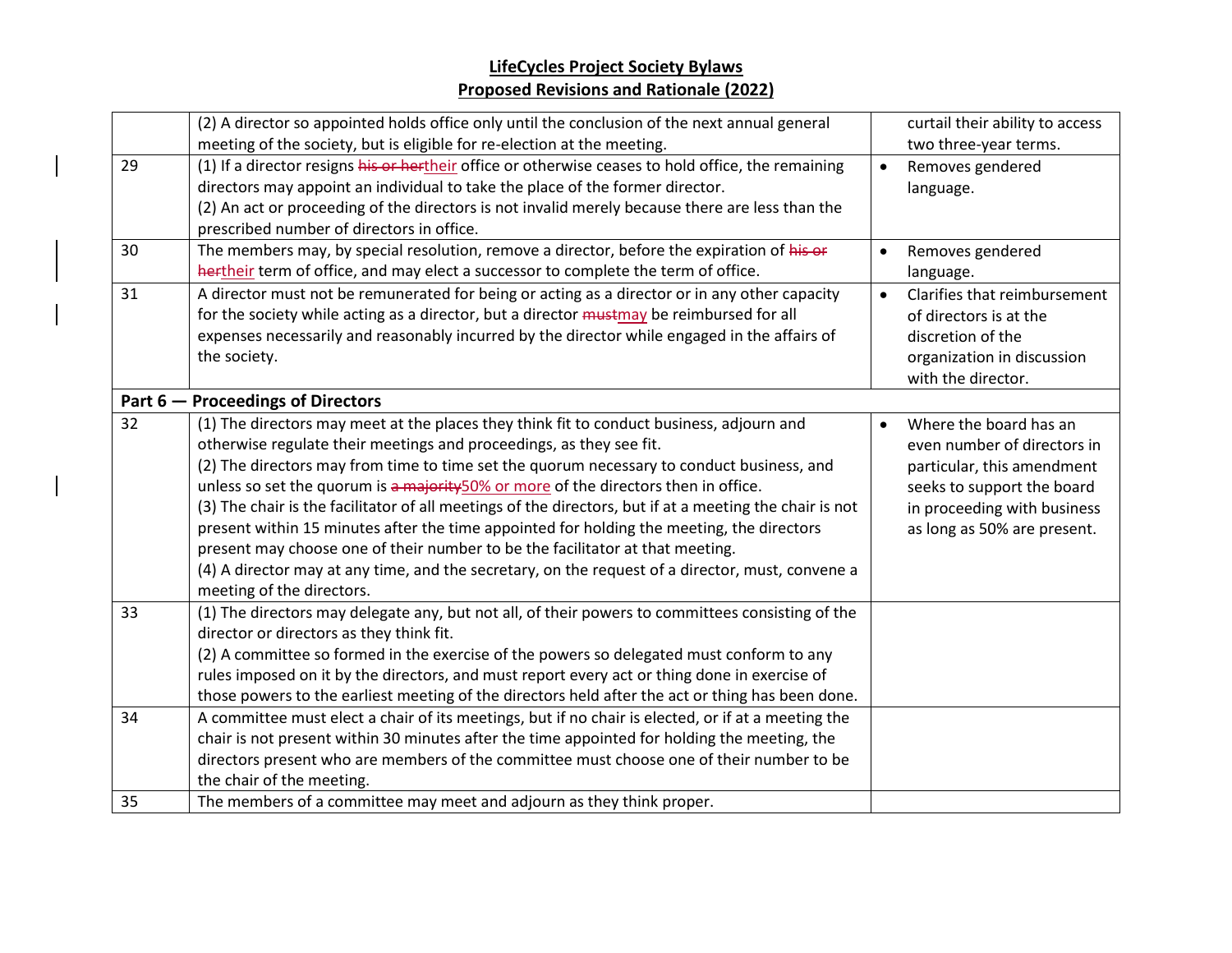|    | For a first meeting of directors held immediately following the appointment or election of a          |           | The intention will always be  |
|----|-------------------------------------------------------------------------------------------------------|-----------|-------------------------------|
|    | director or directors at an annual or other general meeting of members, or for a meeting of the       |           | to include directors,         |
|    | directors at which a director is appointed to fill a vacancy in the directors, it is not necessary to |           | including new members,        |
|    | give notice of the meeting to the newly elected or appointed director or directors for the            |           | thus this section seems       |
|    | meeting to be constituted, if a quorum of the directors is present.                                   |           | unnecessary without any       |
|    |                                                                                                       |           | clear requirement.            |
|    | A director who may be absent temporarily from British Columbia may send or deliver to the             | $\bullet$ | Section 40 of the Societies   |
|    | address of the society a waiver of notice, which may be by letter, telegram, telex or cable, of       |           | Act identifies that at least  |
|    | any meeting of the directors and may at any time withdraw the waiver, and until the waiver is         |           | one director must be          |
|    | withdrawn,                                                                                            |           | resident in BC but does not   |
|    | (a) a notice of meeting of directors is not required to be sent to that director, and                 |           | preclude a director from      |
|    | (b) any and all meetings of the directors of the society, notice of which has not been given to       |           | involvement by virtue of      |
|    | that director, if a quorum of the directors is present, are valid and effective.                      |           | being out of province.        |
| 36 | (1) Questions arising at a meeting of the directors and committee of directors must be decided        |           |                               |
|    | by a majority of votes.                                                                               |           |                               |
|    | (2) In the case of a tie vote, the chair does not have a second or casting vote.                      |           |                               |
| 37 | A resolution proposed at a meeting of directors or committee of directors need not be                 |           |                               |
|    | seconded, and the chair of a meeting may move or propose a resolution.                                |           |                               |
| 38 | A resolution in writing, signed by all the directors and placed with the minutes of the directors,    |           |                               |
|    | is as valid and effective as if regularly passed at a meeting of directors.                           |           |                               |
|    | Part 7 - Duties of Officers                                                                           |           |                               |
| 39 | (1) The chair of the board presides at all meetings of the directors and may attend staff             |           |                               |
|    | meetings of the society.                                                                              |           |                               |
|    | (2) The chair must supervise the other officers in the execution of their duties.                     |           |                               |
| 40 | The secretary vice-chair must carry out the duties of the chair during the chair's absence.           | $\bullet$ | Embeds the role of the vice-  |
|    |                                                                                                       |           | chair as alternate to the     |
|    |                                                                                                       |           | chair.                        |
| 41 | The secretary or delegate must do the following:                                                      |           | Ensures clarity that, in some |
|    | (a) oversee the correspondence of the society;                                                        |           | instances, a delegate may be  |
|    | (b) issue notices of meetings of the directors;                                                       |           | appointed.                    |
|    | (c) keep minutes of all meetings of the directors;                                                    |           |                               |
|    | (d) oversee staff in keeping all records and documents of the society except those required to        |           |                               |
|    | be overseen by the treasurer;                                                                         |           |                               |
|    | (e) ensure that staff maintain the register of members.                                               |           |                               |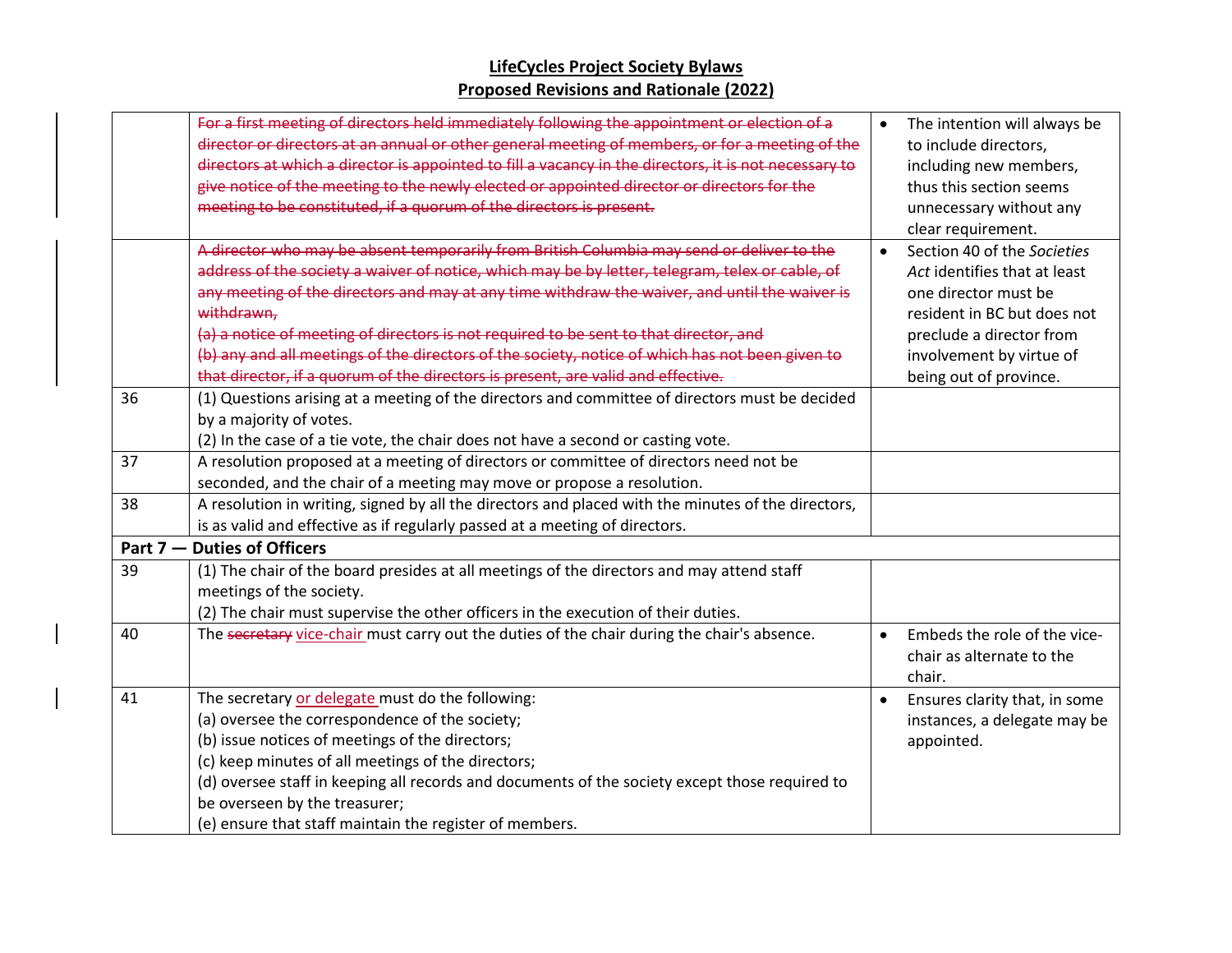$\overline{\phantom{a}}$ 

| 42            | The treasurer or delegate must:<br>(a) oversee the accountant in keeping the financial records, including books of account,<br>necessary to comply with the Society Societies Act, and<br>(b) render financial statements to the directors, members and others when required.                                                                      | $\bullet$<br>$\bullet$ | Ensures clarity that, in some<br>instances, a delegate may be<br>appointed.<br>Reflects the 2016 statutory<br>amendment from Society Act<br>to Societies Act |
|---------------|----------------------------------------------------------------------------------------------------------------------------------------------------------------------------------------------------------------------------------------------------------------------------------------------------------------------------------------------------|------------------------|--------------------------------------------------------------------------------------------------------------------------------------------------------------|
| 43            | (1) The offices of secretary and treasurer may be held by one person who is to be known as the<br>secretary treasurer.<br>(2) If a secretary treasurer holds office, the total number of directors must not be less than 5,<br>greater than 10 or, alternatively, the greater than the number that may have been determined<br>under bylaw 25 (2). | $\bullet$              | Follows the form of<br>amendment to bylaw 25                                                                                                                 |
| 44            | In the absence of the secretary from a meeting, the directors must appoint another person to<br>act as secretary at the meeting.                                                                                                                                                                                                                   |                        |                                                                                                                                                              |
| Part 8 - Seal |                                                                                                                                                                                                                                                                                                                                                    |                        |                                                                                                                                                              |
| 45            | The directors may provide a common seal for the society and may destroy a seal and substitute<br>a new seal in its place.                                                                                                                                                                                                                          |                        |                                                                                                                                                              |
| 46            | The common seal must be affixed only when authorized by a resolution of the directors and<br>then only in the presence of the persons specified in the resolution, or if no persons are<br>specified, in the presence of the chairpresident and secretary or chairpresident and secretary<br>treasurer.                                            | $\bullet$              | Creates consistency with<br>language (chair rather than<br>president) used throughout<br>the bylaws.                                                         |
|               | Part 9 - Borrowing                                                                                                                                                                                                                                                                                                                                 |                        |                                                                                                                                                              |
| 47            | In order to carry out the purposes of the society the directors may, on behalf of and in the<br>name of the society, raise or secure the payment or repayment of money in the manner they<br>decide, and, in particular but without limiting that power, by the issue of debentures.                                                               |                        |                                                                                                                                                              |
| 48            | A debenture must not be issued without the authorization of a special resolution.                                                                                                                                                                                                                                                                  |                        |                                                                                                                                                              |
| 49            | The members may, by special resolution, restrict the borrowing powers of the directors, but a<br>restriction imposed expires at the next annual general meeting.                                                                                                                                                                                   |                        |                                                                                                                                                              |
|               | Part 10 - Auditor                                                                                                                                                                                                                                                                                                                                  |                        |                                                                                                                                                              |
| 50            | This Part applies only if the society is required or has resolved to have an auditor.                                                                                                                                                                                                                                                              |                        |                                                                                                                                                              |
| 51            | The first auditor must be appointed by the directors who must also fill all vacancies occurring in<br>the office of auditor.                                                                                                                                                                                                                       |                        |                                                                                                                                                              |
| 52            | At each annual general meeting the society must appoint an auditor to hold office until the<br>auditor is re-elected or a successor is elected at the next annual general meeting.                                                                                                                                                                 |                        |                                                                                                                                                              |